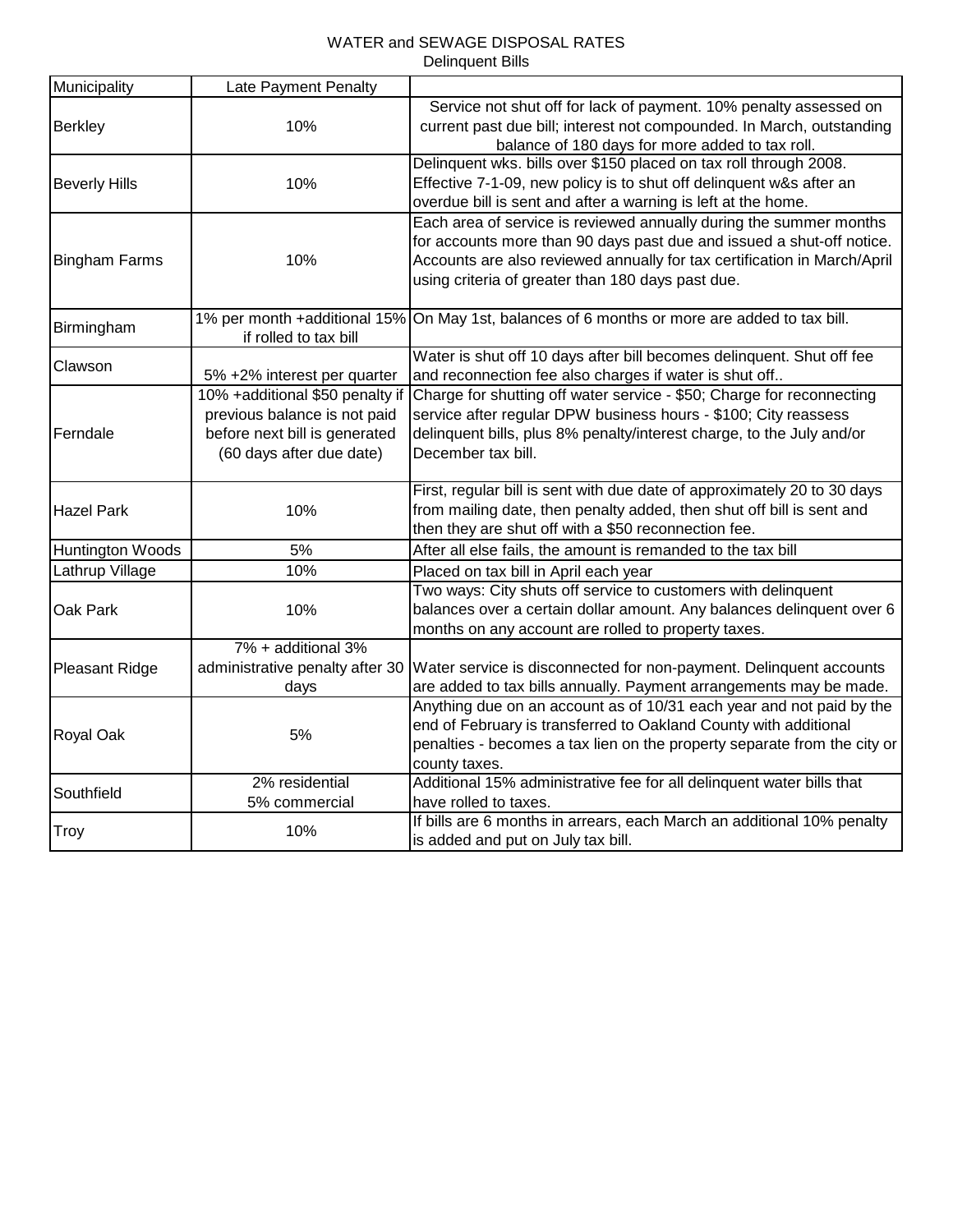### **07/01/2021 Water Survey BERKLEY** Quarterly

#### Water Service

\$42.10 per 1,000 cu ft.

Quarterly Meter Service Charge 0.75" Meter \$23.77

2.00" Meter 126.74 3.00" Meter 277.25 4.00" Meter 461.44

Minimum Bill - \$111.78 per quarter Includes \$15.84 Residential Refuse Charge

1.00" Meter 39.68 39.68 Sewer District 1.50" Meter 79.21 G.W.K.D.D.

Sewage Disposal

\$46.90 per 1,000 cu ft.

Storm Water Utility Fixed Charge Average Single Family Home

per quarter **\$72.17** per equivalent residential unit **\$89,176** Taxable Value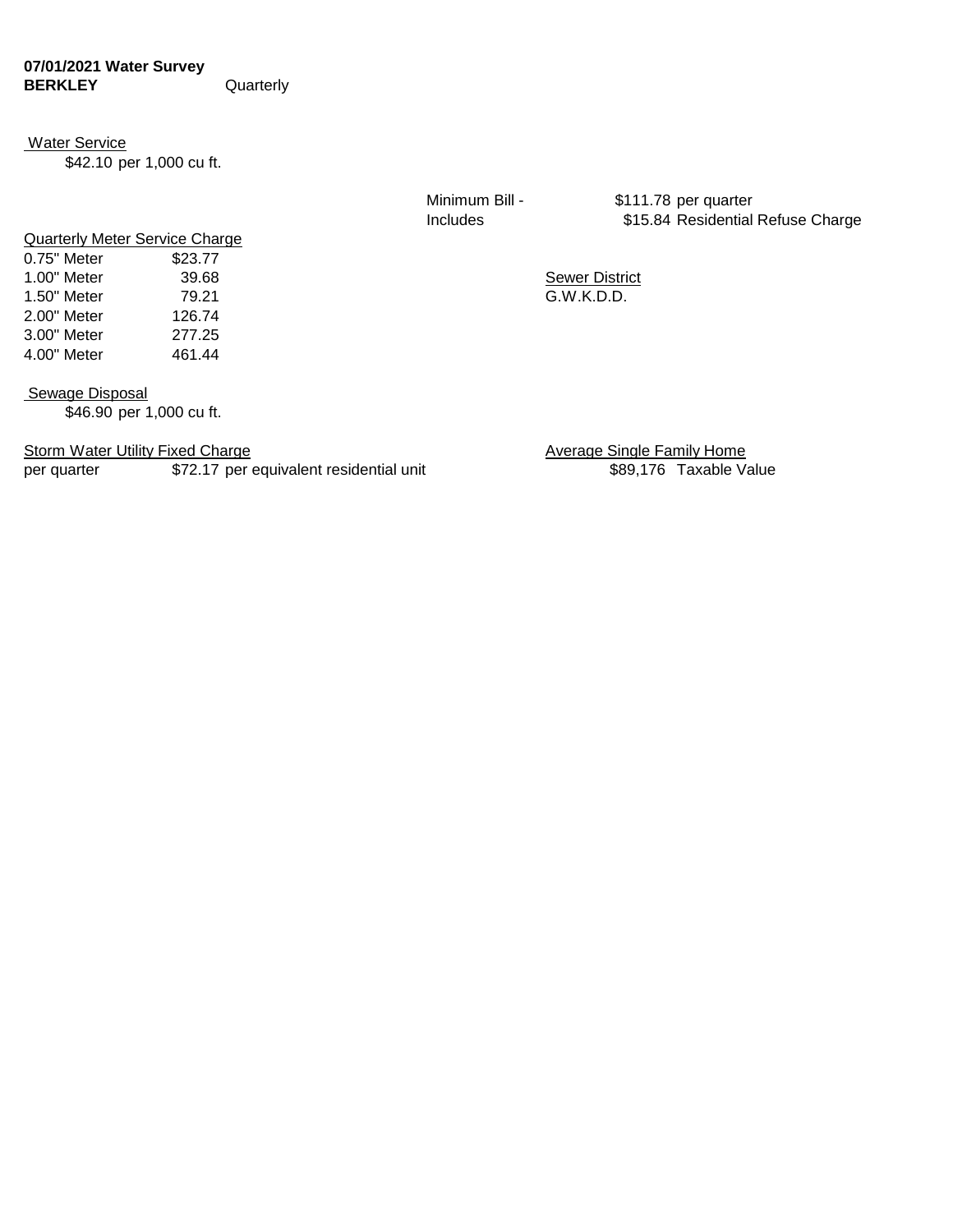#### **07/01/2021 Water Survey BINGHAM FARMS** Quarterly

Water Service

\$25.96 per 1,000 cu ft. \$58.78

Minimum Bill - \$51.92 per quarter Minimum Sewage Bill - 65.64 per quarter

Sewer Flat Rate 164.10 residents with wells

**Quarterly Meter Service Charge Sewer District Contract Sewer District** 5/8" Meter \$1.73 Evergreen & Farmington

1.00" Meter 3.45 1 1/2" Meter 5.87<br>2.00" Meter 9.32

3.00" Meter 12.59 4.00" Meter 15.53 6.00" Meter 25.88

 $2.00"$  Meter

Sewage Disposal **Sewage Single Family Home** \$32.82 per 1,000 cu ft. **\$249,815** Taxable Value

price per 1,000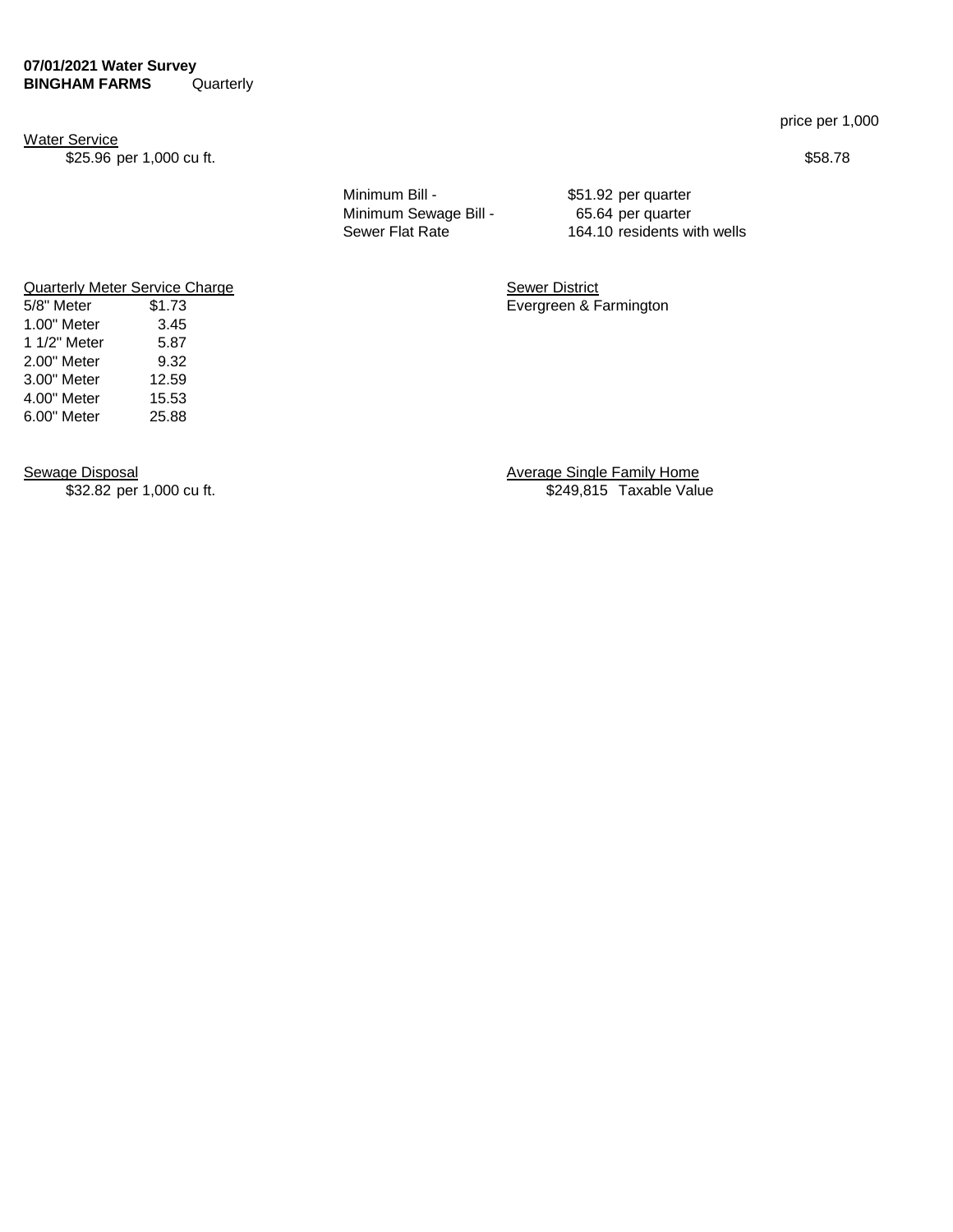Water Service \$22.13 per 1,000 cu ft. \$87.686

Price per 1000

Minimum Bill - \$90.00 per quarter

**Quarterly Meter Service Charge Community Control Charge Sewer District** None **Evergreen & G.W.K.D.D.** 

\$203.74 Wells quarter flat rate

Debt Service \$20.00 per bill

Sewage Disposal **Infrastructure** \$70.00 per bill

\$65.55 per 1,000 cu ft.

Average Single Family Home \$156,117 Taxable Value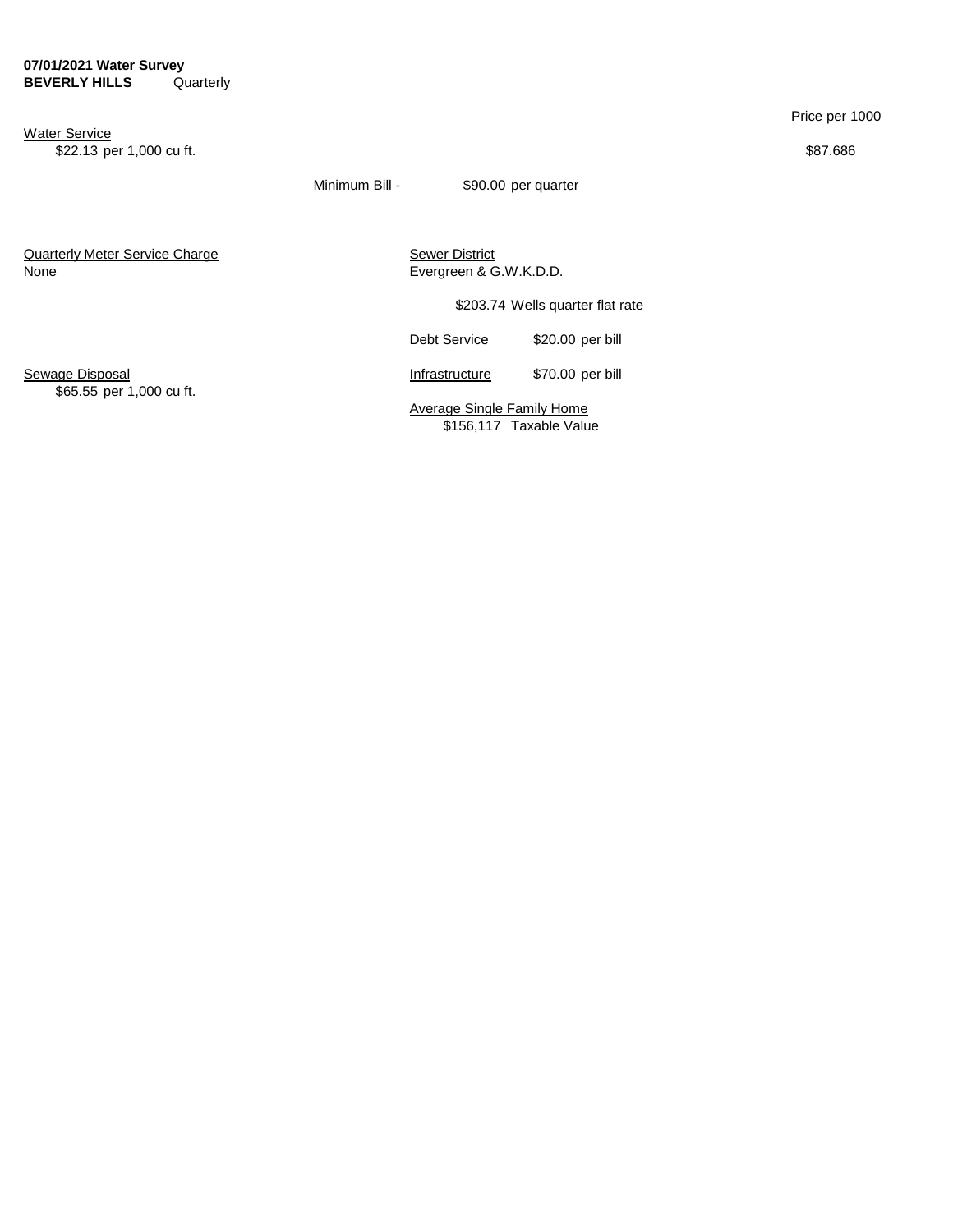\$39.65 per 1,000 cu ft. \$103.76

Water Service Price per 1,000

Minimum Bill - \$5.00 per quarter

| Quarterly Meter Service Charge |        |
|--------------------------------|--------|
| 5/8" Meter                     | \$5.00 |
| 1.00" Meter                    | 8.00   |
| 1 1/2" Meter                   | 12.00  |
| 2.00" Meter                    | 16.00  |
| 3.00" Meter                    | 24.00  |
| 4.00" Meter                    | 32.00  |
| 6.00" Meter                    | 48.00  |
| 8.00" Meter                    | 64.00  |
|                                |        |

**Quarterly Meter Service Charge Sewer District** G.W.K.D.D.(33%) Evergreen-Farmington (67%)

Sewage Disposal **Average Single Family Home** \$64.11 per 1,000 cu ft. \$237,000 Taxable Value

**Storm Water Utility Fixed Charge** 

per quarter \$58.50 per equivalent residential unit (Evergreen - Farmington)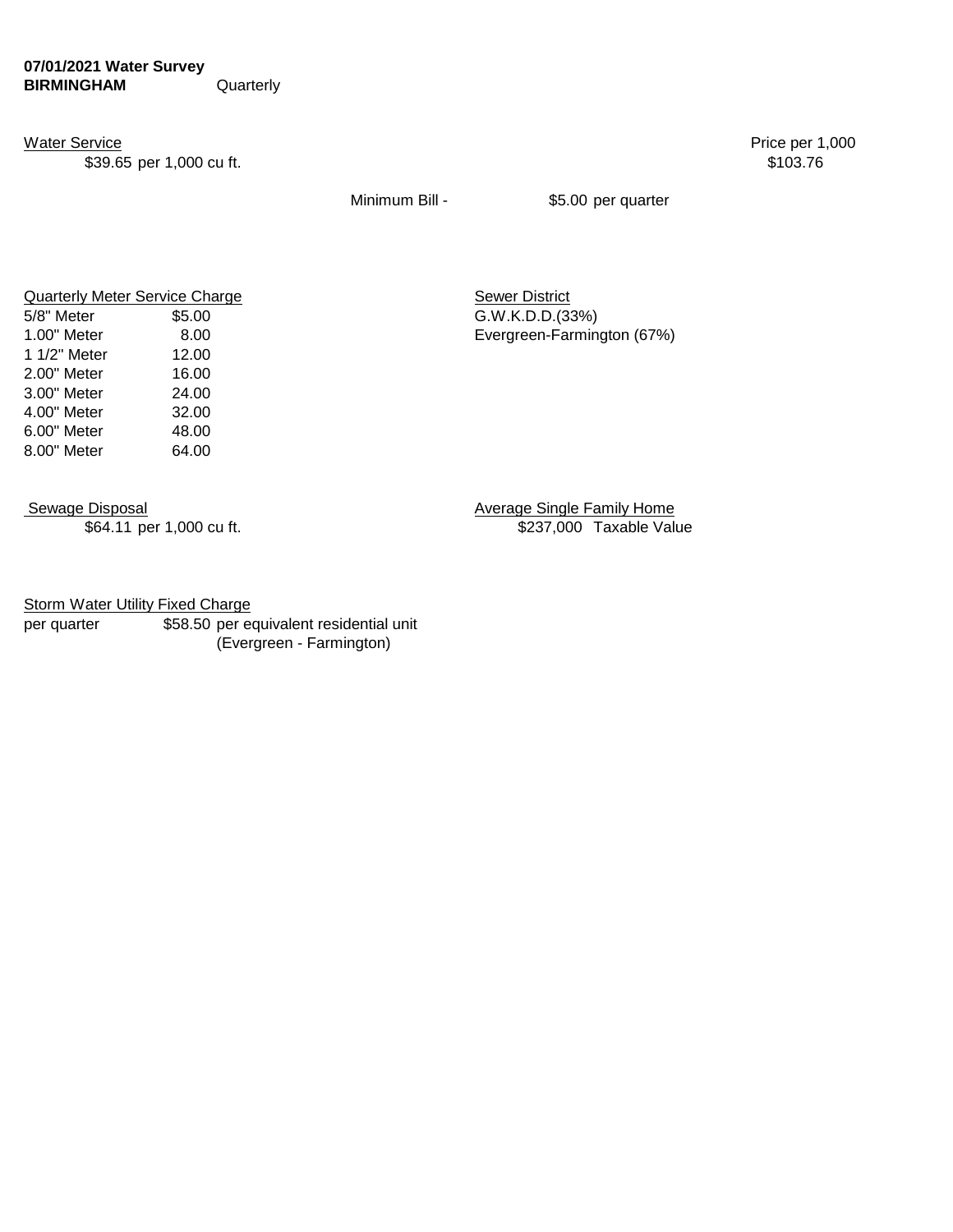## **07/01/2021 Water Survey CLAWSON** Quarterly

Water Service Price per 1,000

| \$29.32 per 1,000 cu ft. | <b>Quarterly Charges</b> |         |          |  |
|--------------------------|--------------------------|---------|----------|--|
|                          | Water - Fixed            | \$14.71 | \$112.04 |  |
|                          | Sewer - Fixed            | \$21.21 |          |  |
|                          | Sewer - Debt             | \$9.00  |          |  |
|                          | <b>TOTAL</b>             | \$44.92 |          |  |
|                          |                          |         |          |  |

Minimum Bill - \$44.92 per quarter

Quarterly Meter Service Charge<br>
0
0
5.W.K.D.D.

 $G.W.K.D.D.$ Evergreen

Sewage Disposal \$82.71 per 1,000 cu ft.

Average Single Family Home \$101,500 Taxable Value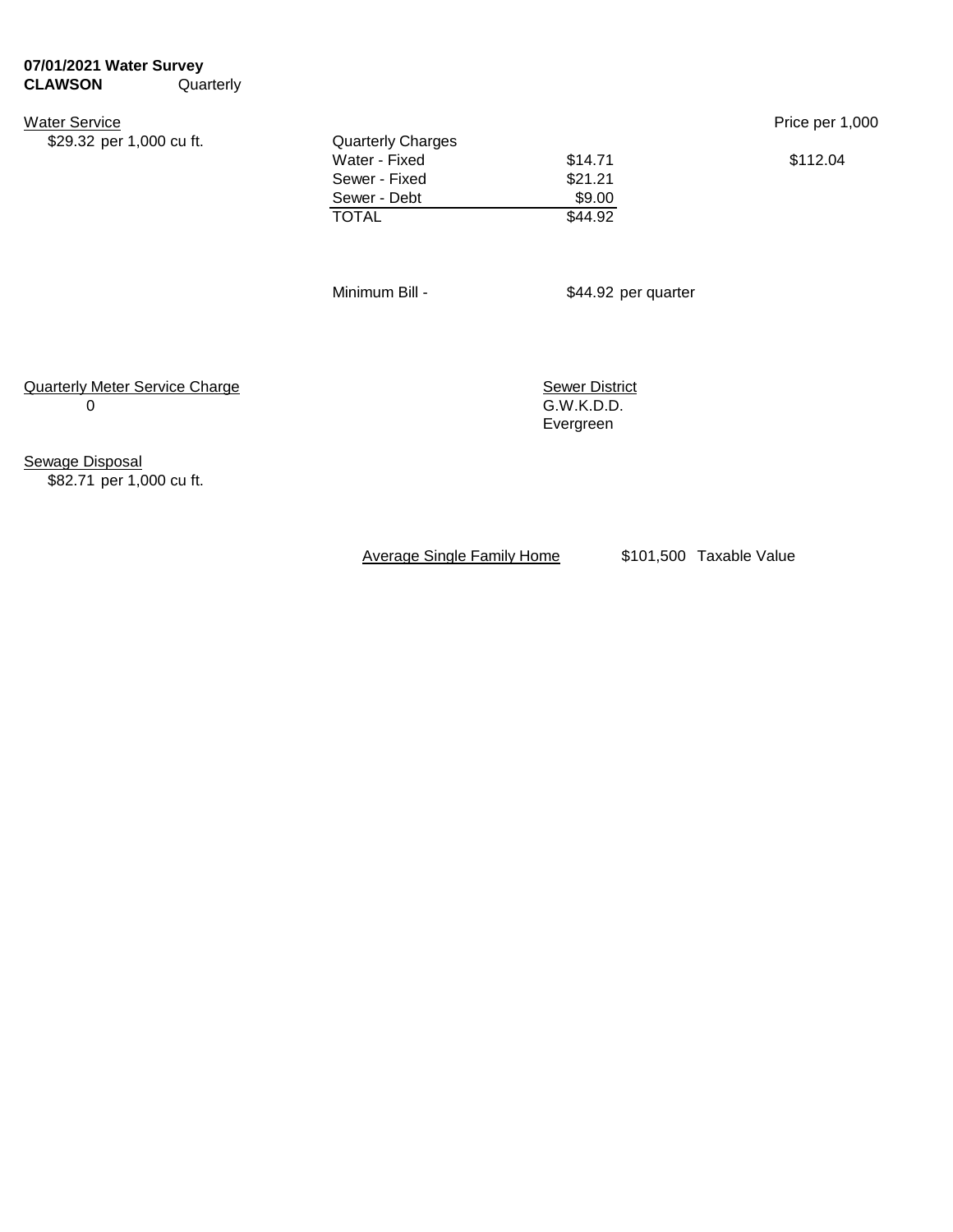Water Service **Subset Contracts** Sewage Disposal \$26.60 per 1,000 cu ft. \$57.06 per 1,000 cu ft.

+ Billing Charge \$6.54 per month<br>+ Drainage Charge \$67.70 per month \$67.70 per month for 0.1 acre

| Quarterly Meter Service Charge |        |  |  |  |
|--------------------------------|--------|--|--|--|
| 5/8" Meter                     | 23.58  |  |  |  |
| 3/4" Meter                     | 35.37  |  |  |  |
| 1.00" Meter                    | 58.95  |  |  |  |
| 1 1/2" Meter                   | 117.93 |  |  |  |
| 2.00" Meter                    | 188.67 |  |  |  |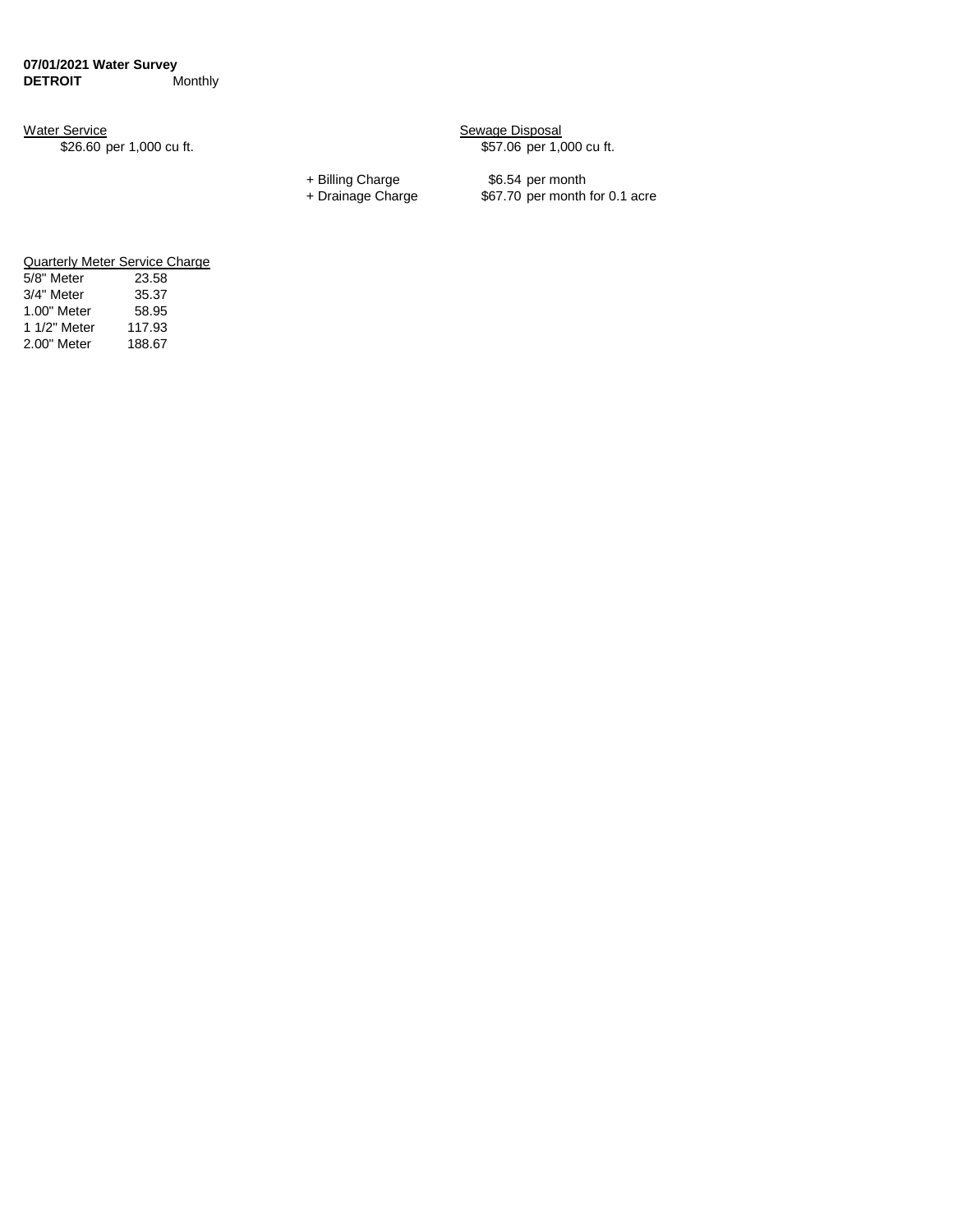**07/01/2021 Water Survey FERNDALE** Quarterly

## Water Service & Sewage Disposal Combined \$116.86 per 1,000 cu ft.

Readiness-to-Serve Charge \$29.00 per quarter

Quarterly Meter Service Charge **Sewer District** Sewer District None G.W.K.D.D.

Average Single Family Home\* Taxable Value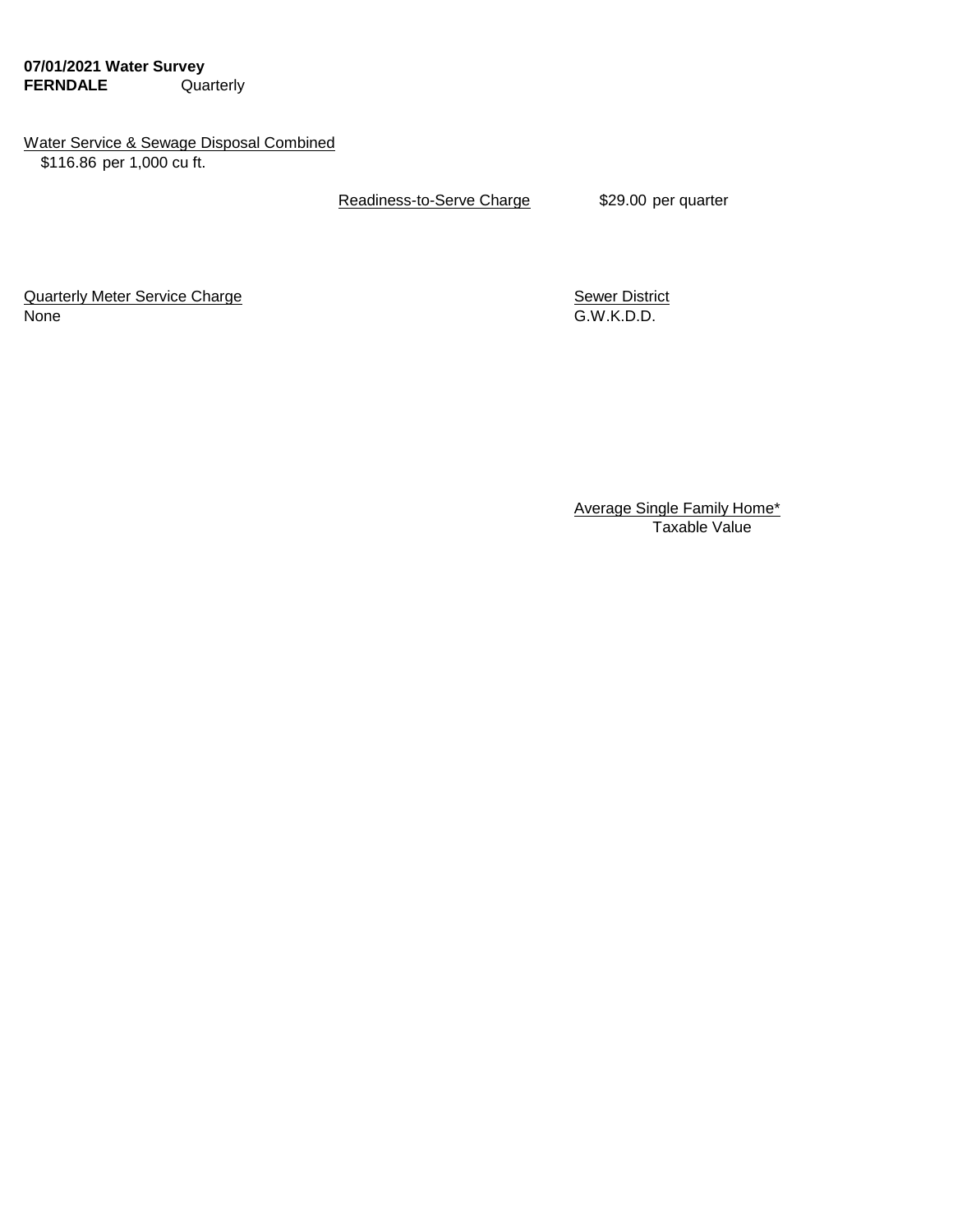**07/01/2021 Water Survey HAZEL PARK** Monthly

Water Service **Sexually Sexuage Disposal** 

\$60.04 per 1,000 cu ft.  $$67.20$  per 1,000 cu ft.

Minimum Bill - \$25.38 per month

Monthly Meter Service Charge Sewer District 5/8" Meter \$0.00 G.W.K.D.D.

Average Single Family Home \$29,241 Taxable Value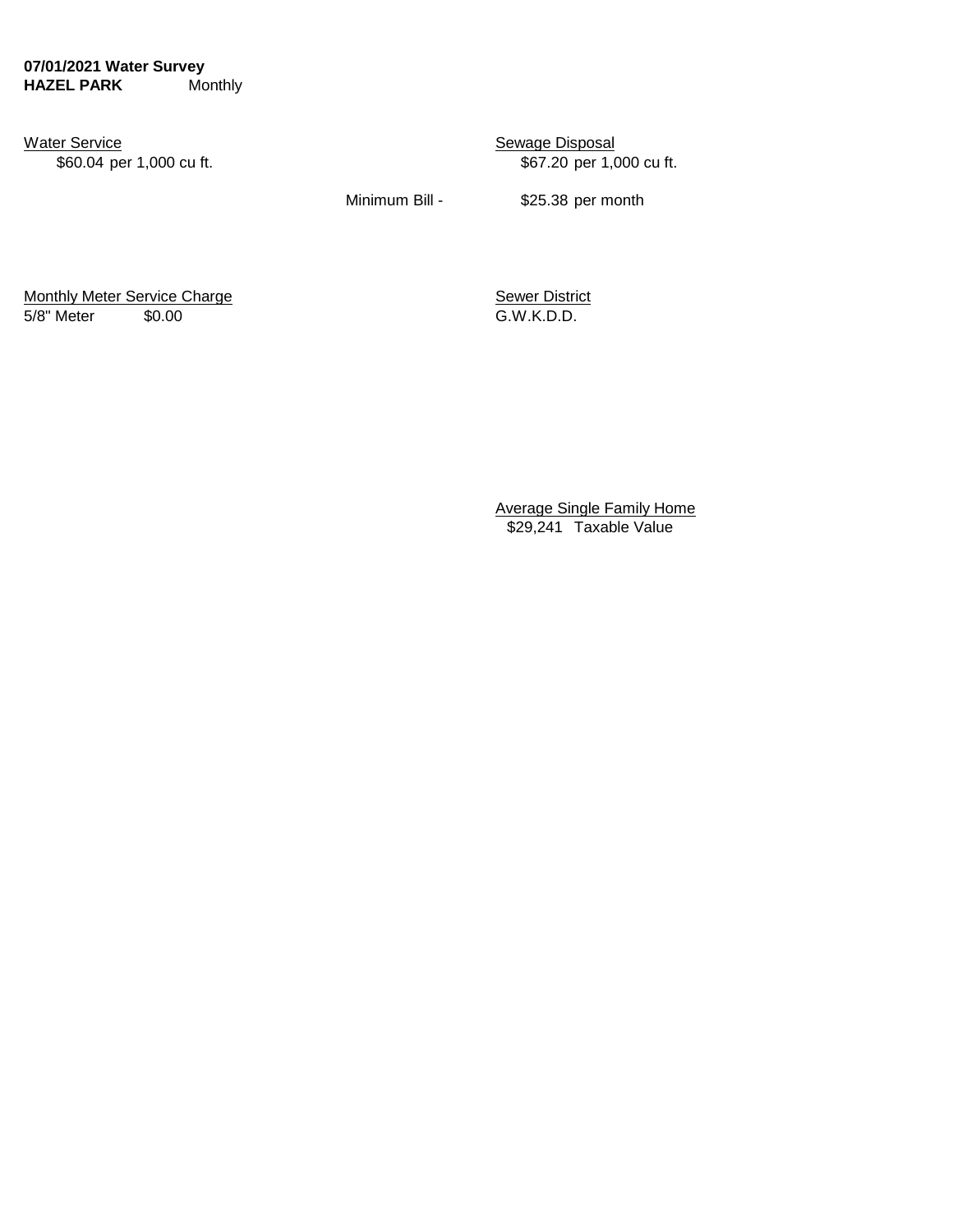**07/01/2021 Water Survey HUNTINGTON WOODS** Quarterly

Price per 1,000

Water Service & Sewage Disposal Combined

\$132.50 per 1,000 cu ft. \$151.70

Minimum Bill - \$17.00 per quarter Ready to Serve Charge

**Quarterly Meter Service Charge Community Sewer District** None G.W.K.D.D.

**Sewer Capital Fee** 

\$19.20 1,000 cu ft

Average Single Family Home \$194,370 Taxable Value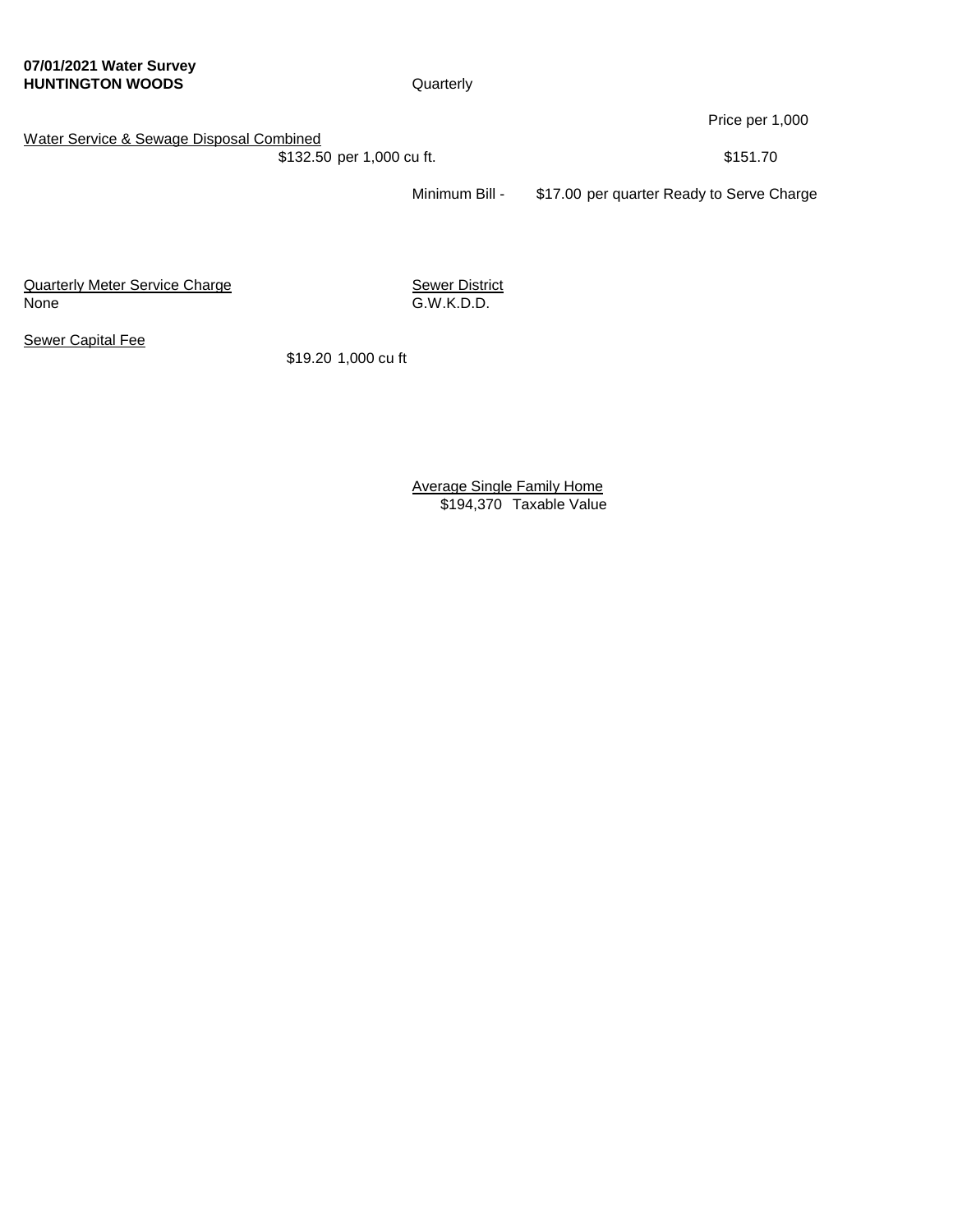### **07/01/2021 Water Survey LATHRUP VILLAGE** Monthly

|                                                  |                          |                   | Price per 1,000 |
|--------------------------------------------------|--------------------------|-------------------|-----------------|
| <b>Water Service</b><br>\$43.74 per 1,000 cu ft. | Minimum Bill -           | \$66.37 per month | \$129.35        |
|                                                  | Capital Imp. Bond 7/1/21 | 10.70             |                 |

Monthly Meter Service Charge Sewer District 5/8" Meter \$2.65 Evergreen 3/4" Meter 2.93 1.00" Meter 3.78 1 1/2" Meter 5.27 2.00" Meter 6.49 4.00" Meter 12.92

Sewage Disposal Sewage Oisposal Sewage Single Family Home<br>
\$85.61 per 1,000 cu ft. <br>
\$71,428 Taxable Value \$71,428 Taxable Value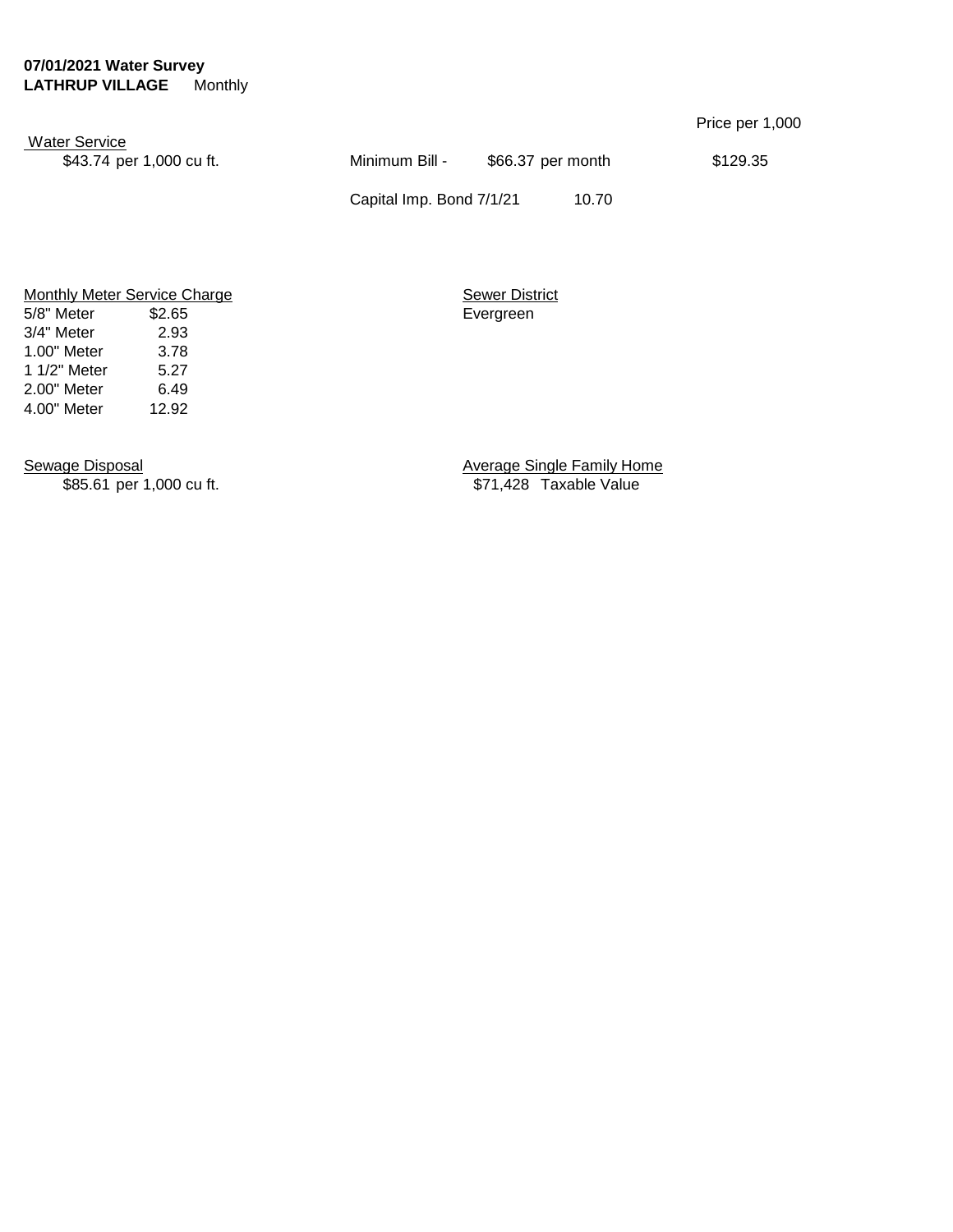### Water Service

\$45.10 per 1,000 cu ft.

Minimum Bill - \$56.22 per quarter for Water/Sewer 4.77 per quarter for 5/8 Meter charge 38.73 per quarter for garbage pickup 99.72

**Duarterly Meter Service Charge Sewer District**  $S.O.C.S.D.S.$ 

| Quarterly Meter Service Charg |        |  |  |  |
|-------------------------------|--------|--|--|--|
| 5/8" Meter                    | \$4.77 |  |  |  |
| 3/4 Meter                     | 5.04   |  |  |  |
| 1.00" Meter                   | 5.43   |  |  |  |
| 1 1/2" Meter                  | 8.04   |  |  |  |
| 2.00" Meter                   | 9.15   |  |  |  |
| 3.00" Meter                   | 63.81  |  |  |  |
| 4.00" Meter                   | 69.57  |  |  |  |
| 6.00" Meter                   | 79.41  |  |  |  |
|                               |        |  |  |  |

\$48.60 per 1,000 cu ft.

Sewage Disposal Sewage Osposal Sewage Single Family Home<br>
\$48.60 per 1,000 cu ft. \$38,618 Taxable Value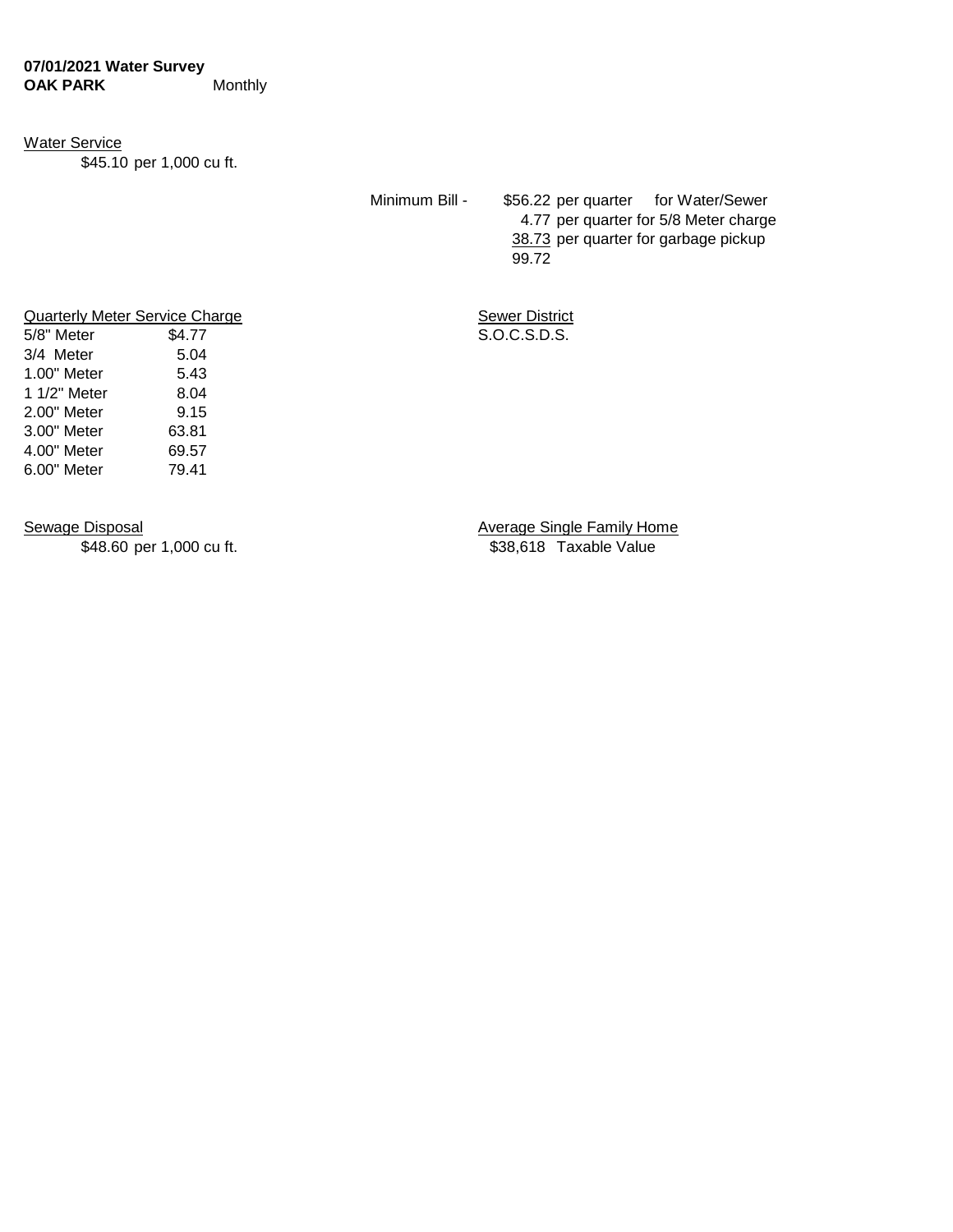**Every other month** 

#### Water Service

\$71.40 per 1,000 cu ft. \$106.15

Price per 1,000

Ready-to-Serve Charge per bill-6 bills<br>5/8" Meter \$82.50 3/4 Meter 114.47<br>1.00" Meter 167.30 1.00" Meter 167.30<br>1.00" Meter 1/2" Meter 211.32 1 1/2" Meter 211.32<br>2.00" Meter 237.70 2.00" Meter 3.00" Meter 316.97

Sewer District<br>
\$82.50 G.W.K.D.D.<br>
114.47

Sewage Disposal Average Single Family Home \$180,000 Taxable Value

Storm water charge per bill - 6 bills \$50.35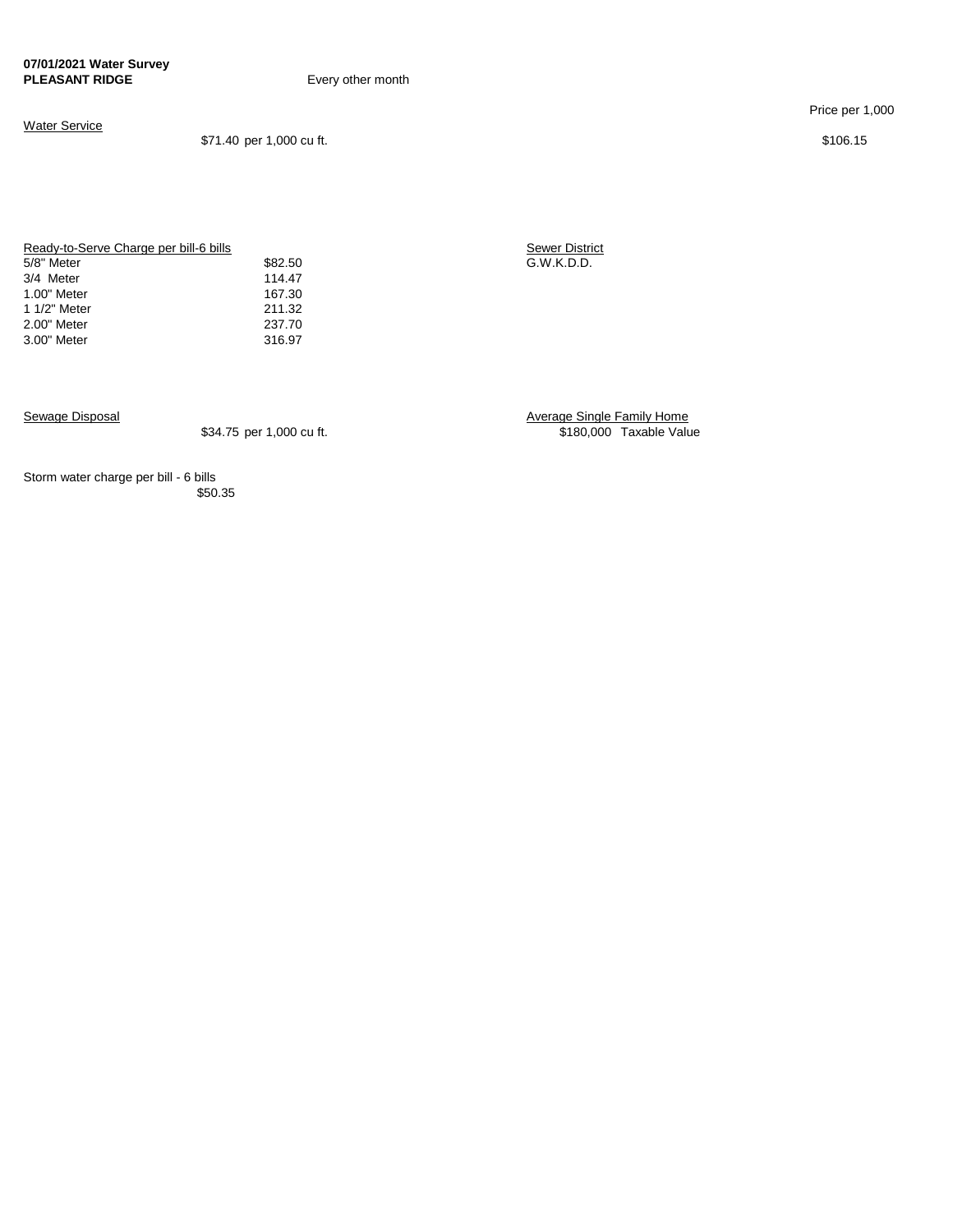\$39.20 per 1,000 cu ft. -1st 20 units 45.08 per 1,000 cu ft. -over 20 units price per 1,000

Water Service \$112.90 1st 2000<br>\$39.20 per 1,000 cu ft. -1st 20 units \$39.20 per 1,000 cu ft. -1st 20 units

Minimum Bill - \$14.00 per quarter Billing & Admin Fee

**Quarterly Meter Service Charge Contract Contract Contract Contract Contract Contract Contract Contract Contract Contract Contract Contract Contract Contract Contract Contract Contract Contract Contract Contract Contract C** All Meters G.W.K.D.D.

\$73.70 per 1,000 cu ft. -1st 20 units \$99,701 Taxable Value 84.75 per 1,000 cu ft. -over 20 units

Sewage Disposal **Sewage Single Family Home**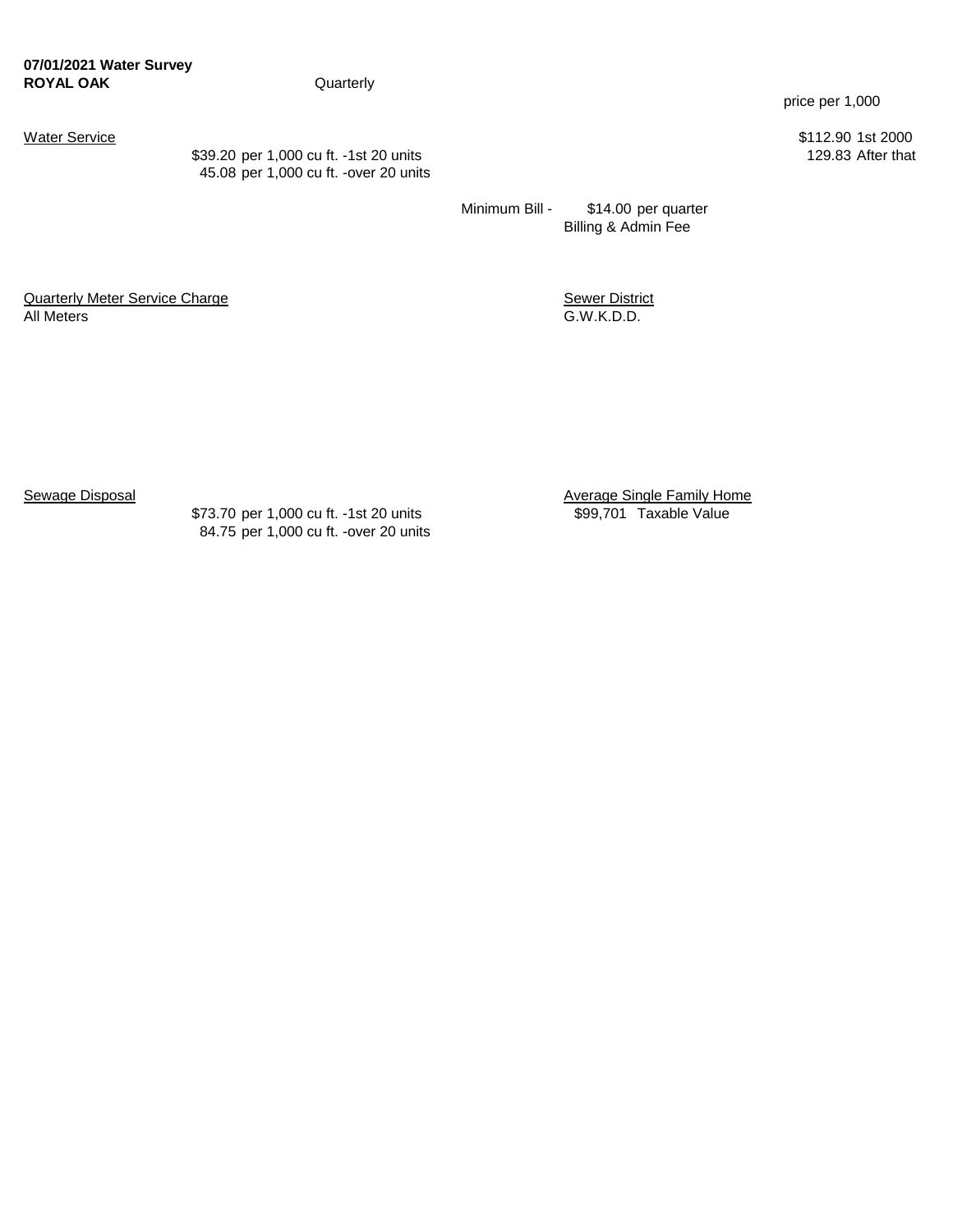#### **07/01/2021 Water Survey SOUTHFIELD** Every other month

Water Service

\$55.06 per 1,000 cu ft. \$133.99

Both Water and Sewer charges include \$18.09 per1000 cu ft. for Capital Improvements

#### Every other Monthly Meter Service Charge Sewer District

5/8" Meter \$5.16 Evergreen 3/4" Meter 5.16 G.W.K.D.D. 1.00" Meter 5.24 1 1/2" Meter 8.04 2.00" Meter 11.10 3.00" Meter 33.02 4.00" Meter 43.26 6.00" Meter 63.56 8.00" Meter 63.56

Sewage Disposal **Average Single Family Home** \$78.93 per 1,000 cu ft. \$97,700 Taxable Value

Price per 1,000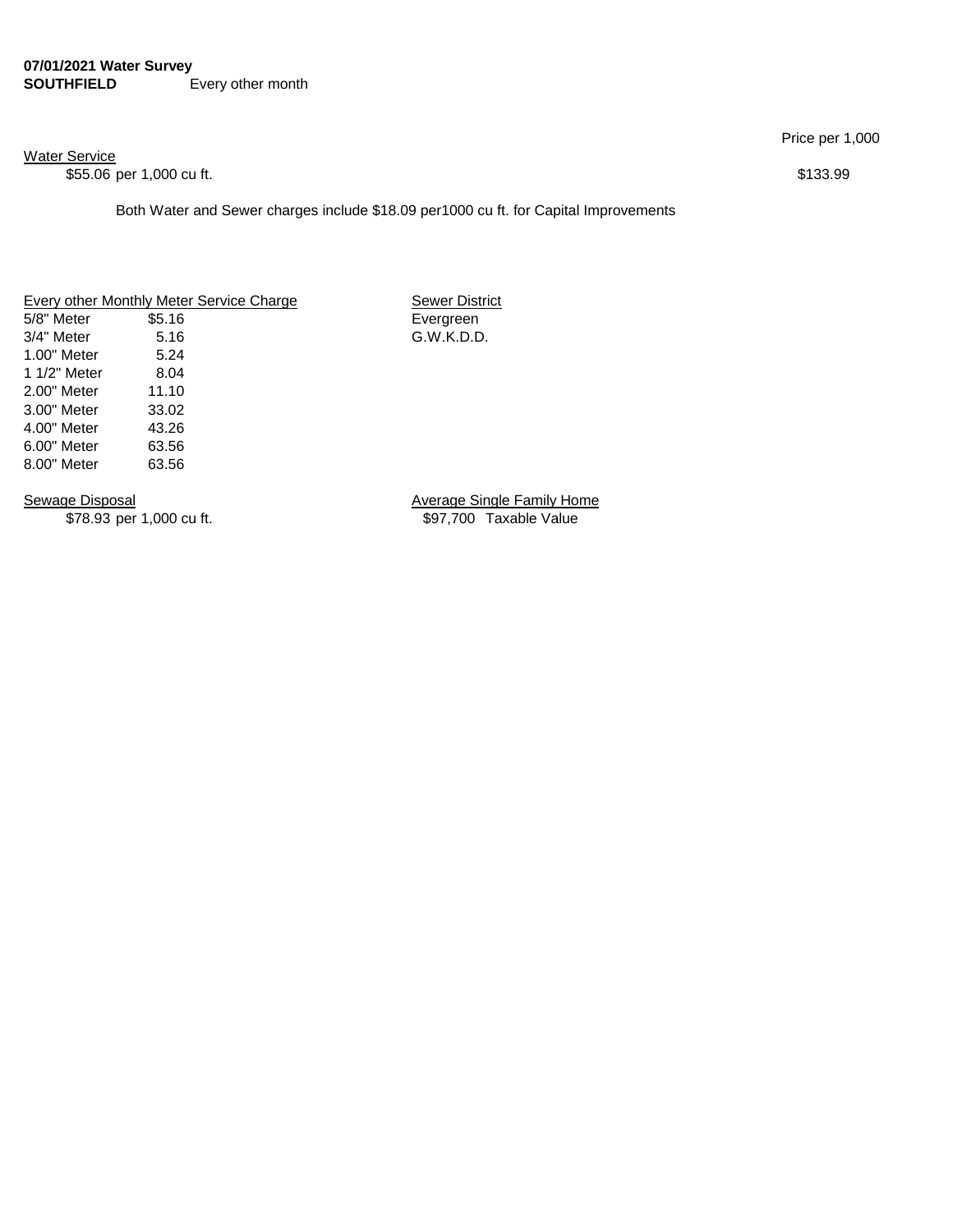**07/01/2021 Water Survey TROY** Quarterly

Water Service **Sexuage Disposal** 

\$42.50 per 1,000 cu ft. \$30.00 per 1,000 cu ft.

Minimum Bill - \$58.70 per quarter

Quarterly Meter Service Charge **Sexer District** Sewer District None \$0.00 \$0.00 G.W.K.D.D.

Evergreen

Average Single Family Home \$133,137 Taxable Value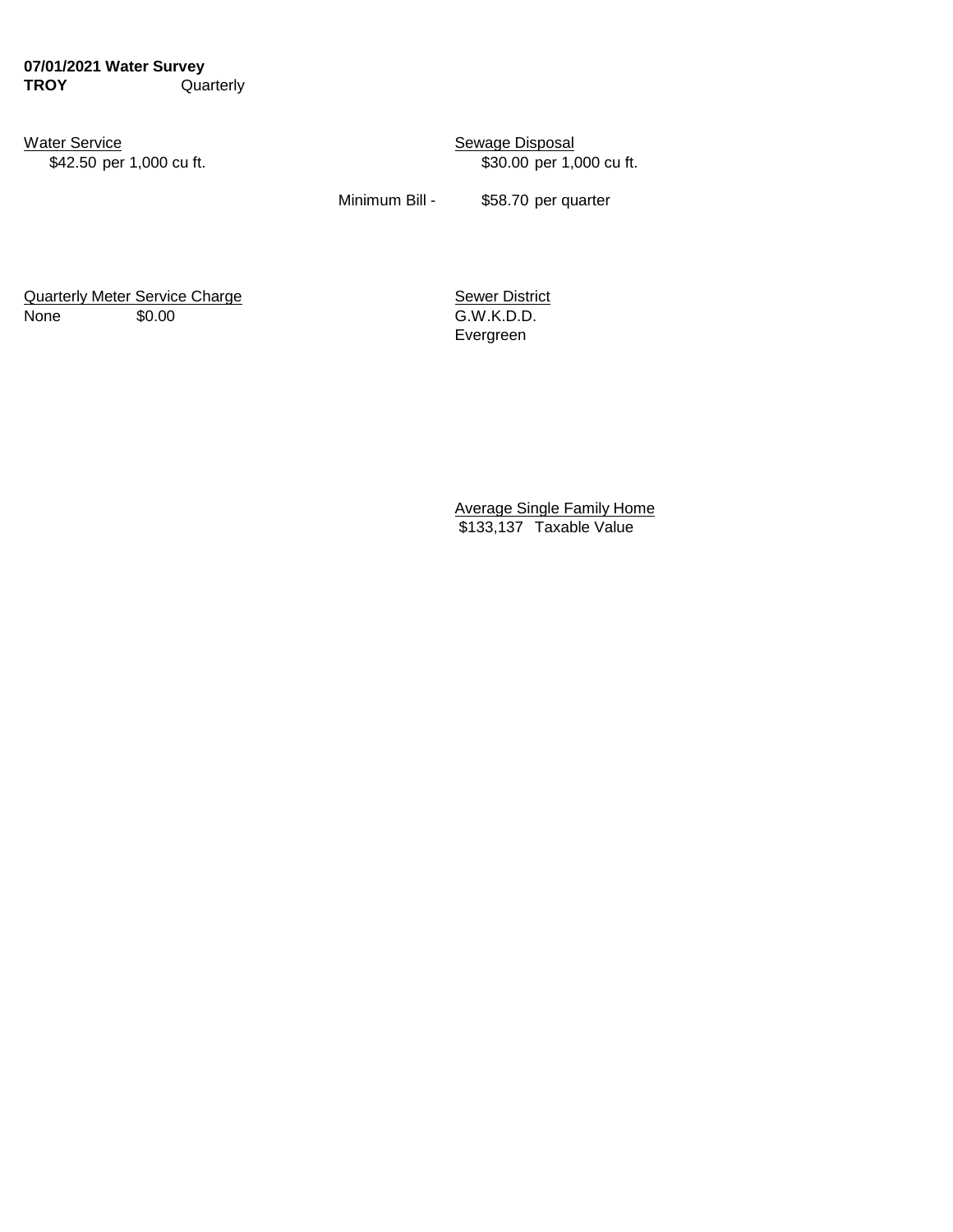## **Quarterly Bill Based On Water Consumption of 4,000 Cubic Feet and Served through a 5/8' Meter**

|                      | Cost of<br><b>Water</b> | <b>Meter Service</b><br>Charge | Sewage<br><b>Disposal</b> | Water and<br><b>Sewage</b><br>Combined | Other | <b>Total Bill</b> |
|----------------------|-------------------------|--------------------------------|---------------------------|----------------------------------------|-------|-------------------|
| <b>Municipality</b>  |                         |                                |                           |                                        |       |                   |
| <b>Berkley</b>       | 168.40                  | 23.77                          | 187.60                    |                                        | 72.17 | 451.94            |
| <b>Beverly Hills</b> | 88.52                   | 0.00                           | 262.20                    |                                        | 90.00 | 440.72            |
| <b>Bingham Farms</b> | 103.84                  | 1.73                           | 131.28                    |                                        |       | 236.85            |
| Birmingham           | 158.60                  | 5.00                           | 256.44                    |                                        | 58.50 | 478.54            |
| Clawson              | 117.28                  |                                | 330.84                    |                                        | 44.92 | 493.04            |
| Huntington Woods     |                         |                                |                           | 606.80                                 | 17.00 | 623.80            |
| Lathrup Village      | 174.96                  | 7.95                           | 342.44                    |                                        | 32.10 | 557.45            |
| Pleasant Ridge       | 285.60                  | 123.75                         | 139.00                    |                                        | 75.53 | 623.88            |
| Royal Oak            | 168.56                  | 0.00                           | 316.90                    |                                        | 14.00 | 499.46            |
| Southfield           | 220.24                  | 7.74                           | 315.72                    |                                        |       | 543.70            |
|                      |                         |                                |                           |                                        |       |                   |

| LOW         | 236.85 |
|-------------|--------|
| AVERAGE     | 494.94 |
| <b>HIGH</b> | 623.88 |